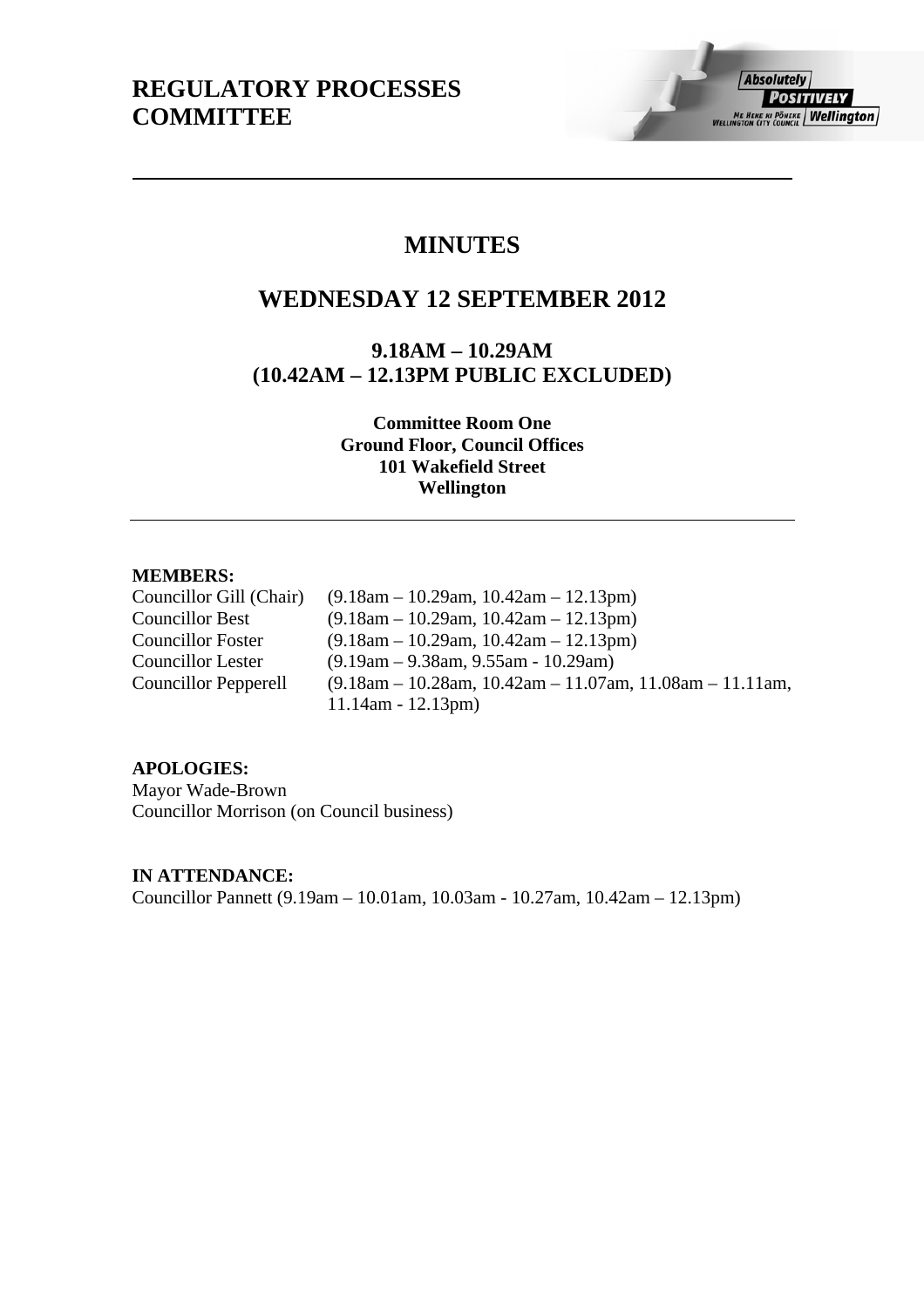#### 055/12RP **APOLOGIES** (1215/53/IM)

**Moved Councillor Gill, seconded Councillor Best, the motion that the Regulatory Processes Committee receive apologies for absence from Mayor Wade-Brown and Councillor Morrison.** 

**The motion was put and declared CARRIED.** 

#### **RESOLVED:**

*THAT the Regulatory Processes Committee* 

*1. Receive apologies for absence from Mayor Wade-Brown and Councillor Morrison.* 

## 056/12RP **MINUTES FOR CONFIRMATION** (1215/53/IM)

**Moved Councillor Gill, seconded Councillor Best, the motion that the Regulatory Processes Committee approve the minutes of the meeting held on ordinary meeting of Wednesday 15 August 2012 having been circulated, be taken as an accurate record of that meeting.** 

#### **RESOLVED:**

*THAT the Regulatory Processes Committee:* 

*1. Approve the minutes of the meeting held on ordinary meeting of Wednesday 15 August 2012 having been circulated, be taken as an accurate record of that meeting.* 

## 057/12RP **CONFLICT OF INTEREST DECLARATIONS** (1215/53/IM)

#### **NOTED:**

Councillor Best declared a conflict of interest in relation to the Report 2 "Decision on Objections to the Proposed Road Stopping and Disposal of Legal Road Adjoining 84 and 90 Bracken Road, Paparangi". She advised that she would not take part in debate or vote on the matter.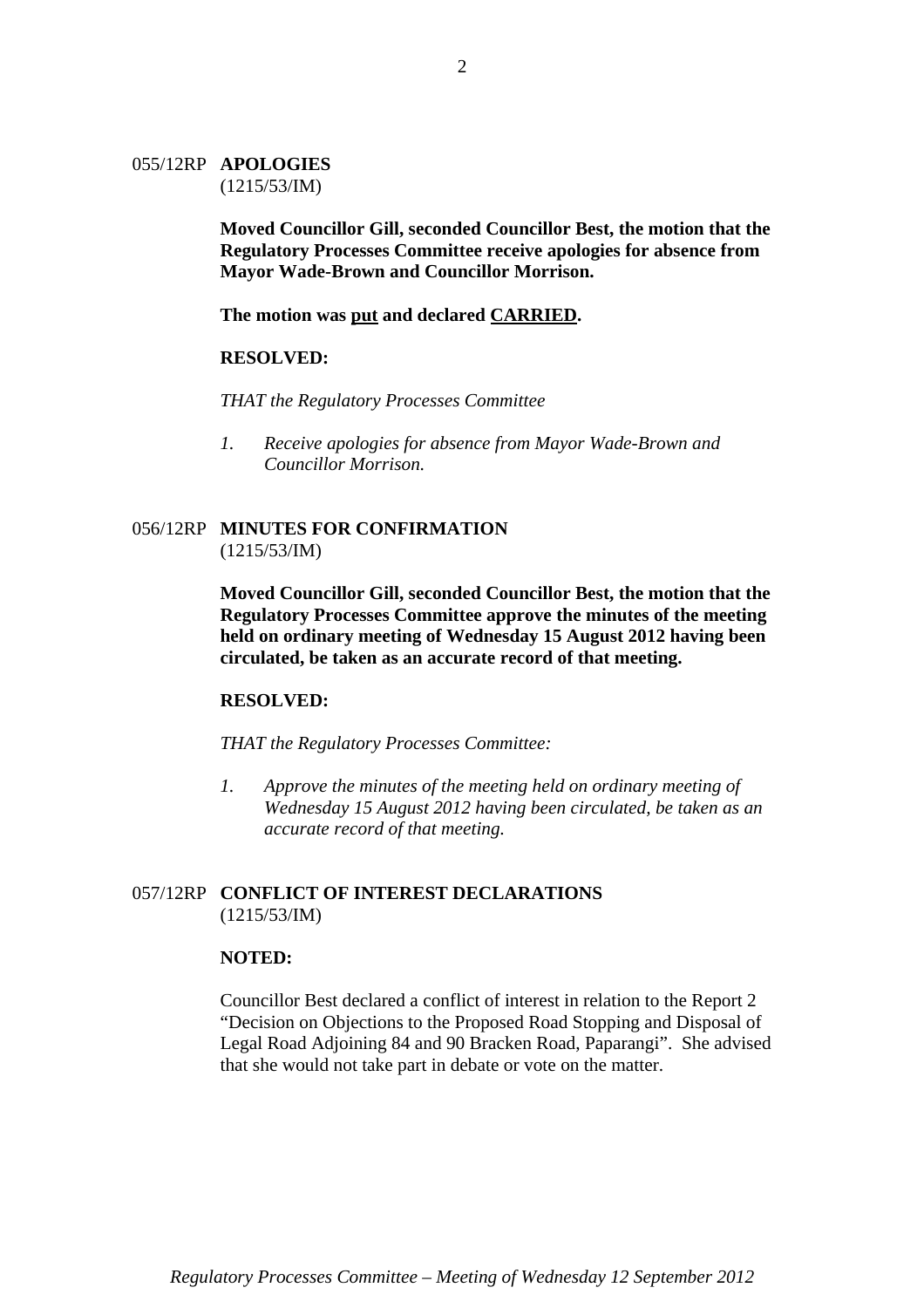# 058/12RP **PUBLIC PARTICIPATION**

(1215/53/IM)

#### **NOTED:**

Jane O'Laughlin representing the Aro Valley Community Council addressed the meeting in relation to District Plan Change 72 – Landcross Street mediation.

(During public participation, Councillor Pannett joined the meeting at 9.19am.) (During public participation, Councillor Lester joined the meeting at 9.19am.)

## 059/12RP **BACKGROUND TO ORAL SUBMISSIONS OBJECTING TO THE PROPOSED ROAD STOPPING AND DISPOSAL OF LEGAL ROAD BETWEEN 8 AND 28 JAUNPUR CRESCENT, BROADMEADOWS**  Report of Paul Davidson, Property Advisor, Property Services. (1215/53/IM) (REPORT 1)

#### **NOTED:**

- 1. Ron Zoest addressed the meeting in support of his submission objecting to the proposed road stopping and disposal of legal road between 8 and 28 Jaunpur Crescent, Broadmeadows.
- 2. Dirk Anderson addressed the meeting in support of his submission objecting to the proposed road stopping and disposal of legal road between 8 and 28 Jaunpur Crescent, Broadmeadows.

(Councillor Lester left the meeting at 9.38am.)

- 3. Laurie Marks addressed the meeting in support of his submission objecting to the proposed road stopping and disposal of legal road between 8 and 28 Jaunpur Crescent, Broadmeadows.
- 4. Stephanie Chung addressed the meeting in support of her submission objecting to the proposed road stopping and disposal of legal road between 8 and 28 Jaunpur Crescent, Broadmeadows.

(Councillor Lester returned to the meeting at 9.55am.) (Councillor Pannett left the meeting at 10.01am.)

## **Moved Councillor Gill, seconded Councillor Pepperell, the substantive motion.**

**The substantive motion was put and declared CARRIED.** 

3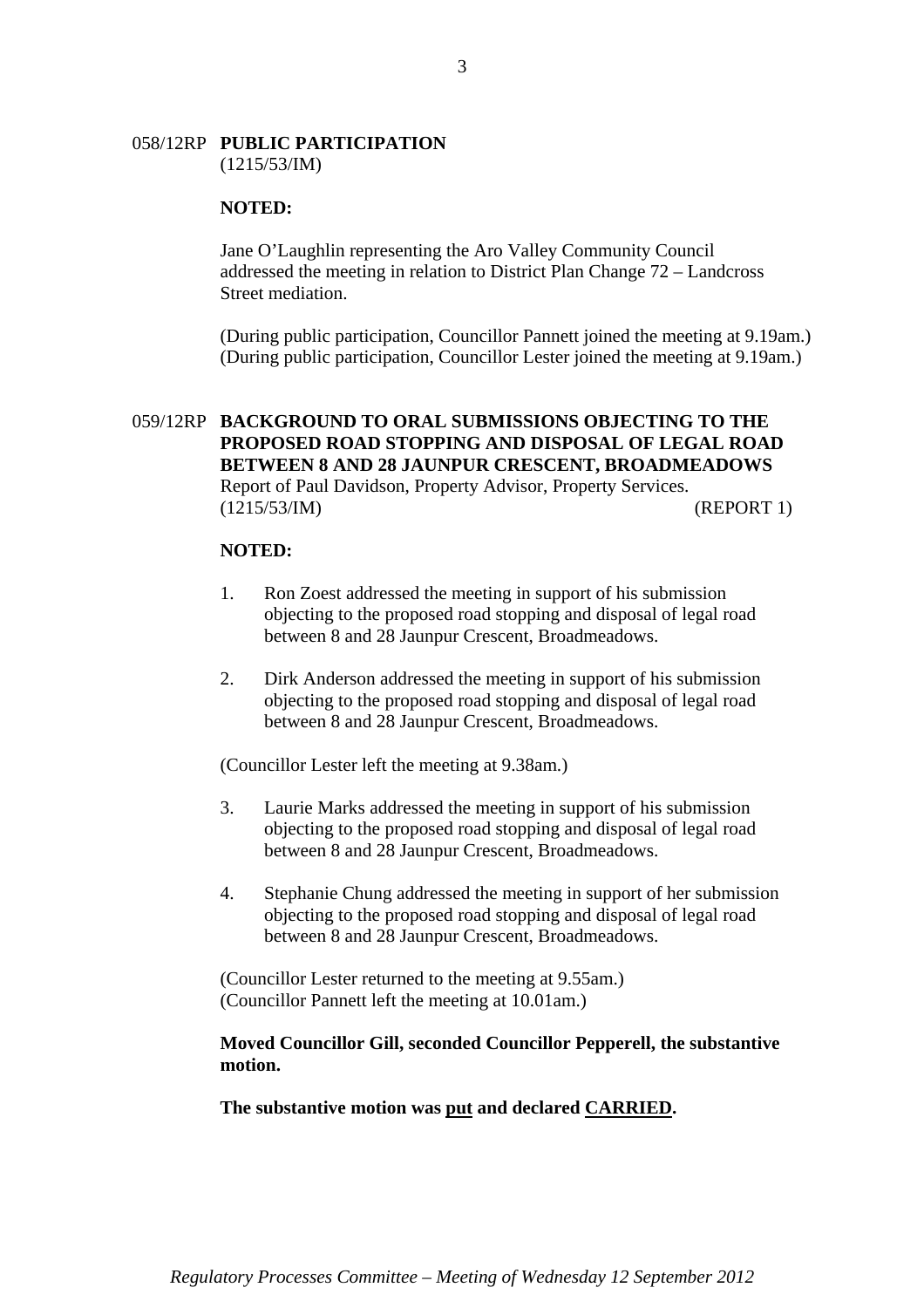## **RESOLVED:**

*THAT the Regulatory Processes Committee:*

- *1. Receive the information.*
- *2. Thank all the objectors for their oral submissions and Mr Zoest for his ePetition, and advise that it will consider the matter and make a decision on whether or not to uphold any objection, or the ePetition, at the next available meeting of the Regulatory Processes Committee.*

(Councillor Best withdrew from the table due to a conflict of interest.)

## 060/12RP **DECISION ON OBJECTIONS TO THE PROPOSED ROAD STOPPING AND DISPOSAL OF LEGAL ROAD ADJOINING 84 AND 90 BRACKEN ROAD, PAPARANGI**

Report of Paul Davidson, Property Advisor, Property Services. (1215/53/IM) (REPORT 2)

## **Moved Councillor Gill, seconded Councillor Foster, the substantive motion.**

(Councillor Pannett returned to the meeting at 10.03am.)

## **Moved Councillor Lester, seconded Councillor Pepperell, the following amendment.**

- 2. Recommend to Council that it:
	- (a) Agree to not uphold the objections from Mr and Mrs Miller and Mr and Mrs Smyth to the proposal to stop a total of 1,426 m<sup>2</sup> road land (the Land) adjoining 101 – 109 Beazley Avenue, 84 – 90 Bracken Road and Newlands College.
	- **(b) Agree not to proceed with the road stopping.**
	- (b) Delegate to the Chief Executive Officer the power to approve and conclude any action relating to Environment Court proceedings, if needed.
	- (c) Agree that covenants be registered on the titles for both lots to be created limiting future development to only one single storey dwelling on each and that any fencing be of materials and style to match existing fencing at 84 – 90 Bracken Road.
	- (d) Agree to the disposal of the 816 m² of road land adjoining 101– 109 Beazley Avenue and 84 – 90 Bracken Road, by it being marketed publicly.
	- (e) Delegate to the Chief Executive Officer the power to negotiate the terms of sale and enter into a sale and purchase agreement in respect of the 816 m² of road land following the land being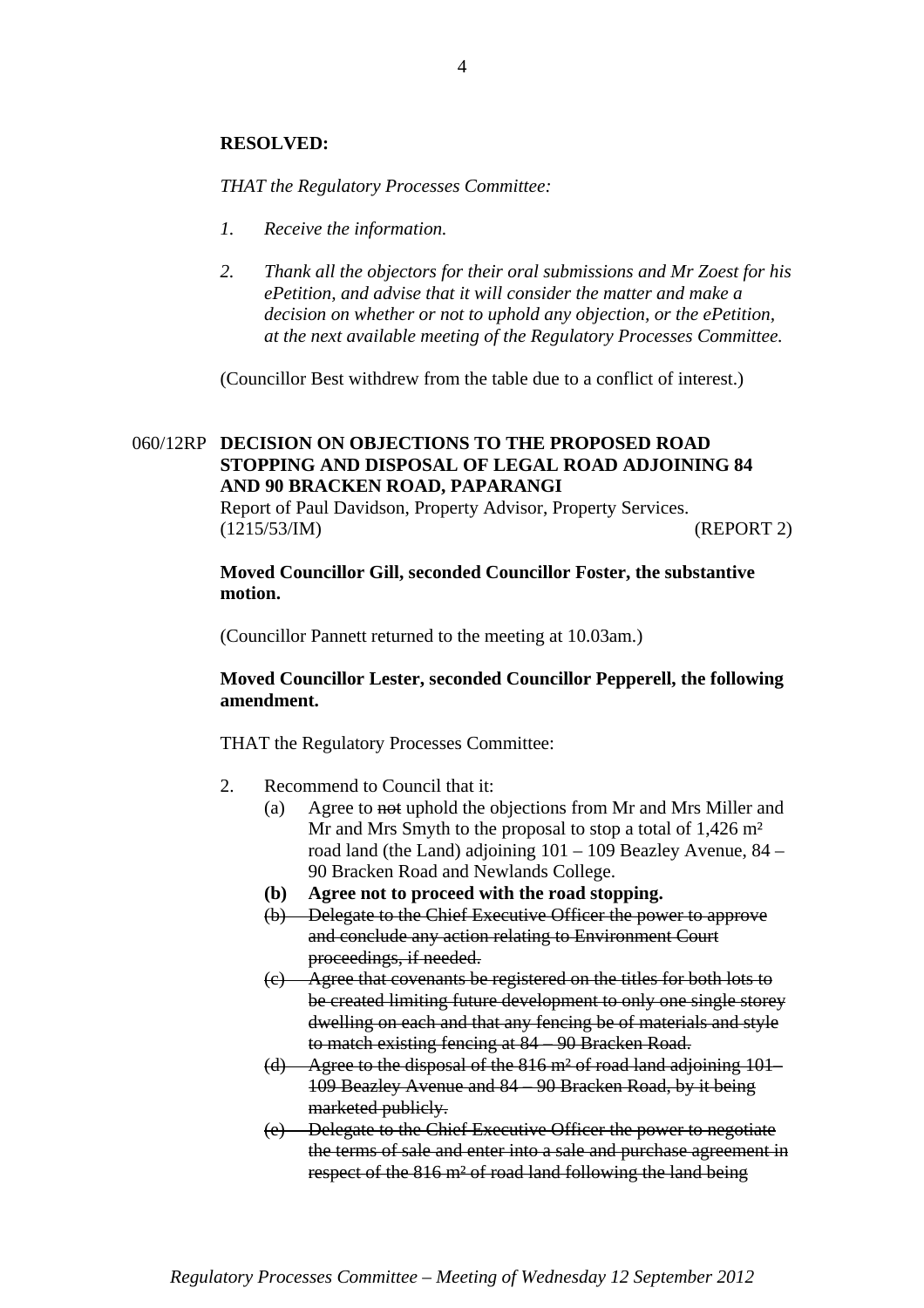marketed for sale, provided any such agreement is conditional upon the road being stopped.

3. Note that if objections are not upheld by Council and the objections are not withdrawn by either the Millers and the Smyths, then the matter will be referred to the Chief Executive Officer to make a decision on whether to proceed with the road stopping.

**The amendment was put and declared CARRIED.** 

**The substantive motion as amended was put and declared CARRIED.** 

## **RESOLVED:**

- *1. Receive the information.*
- *2. Recommend to Council that it:* 
	- *(a) Agree to not uphold the objections from Mr and Mrs Miller and Mr and Mrs Smyth to the proposal to stop a total of 1,426 m² road land (the Land) adjoining 101 – 109 Beazley Avenue, 84 – 90 Bracken Road and Newlands College.*
	- *(b) Agree not to proceed with the road stopping.*
	- *(b) Delegate to the Chief Executive Officer the power to approve and conclude any action relating to Environment Court proceedings, if needed.*
	- *(c) Agree that covenants be registered on the titles for both lots to be created limiting future development to only one single storey dwelling on each and that any fencing be of materials and style to match existing fencing at 84 – 90 Bracken Road.*
	- *(d) Agree to the disposal of the 816 m² of road land adjoining 101– 109 Beazley Avenue and 84 – 90 Bracken Road, by it being marketed publicly.*
	- *(e) Delegate to the Chief Executive Officer the power to negotiate the terms of sale and enter into a sale and purchase agreement in respect of the 816 m² of road land following the land being marketed for sale, provided any such agreement is conditional upon the road being stopped.*
- *3. Note that if objections are not upheld by Council and the objections are not withdrawn by either the Millers and the Smyths, then the matter will be referred to the Chief Executive Officer to make a decision on whether to proceed with the road stopping.*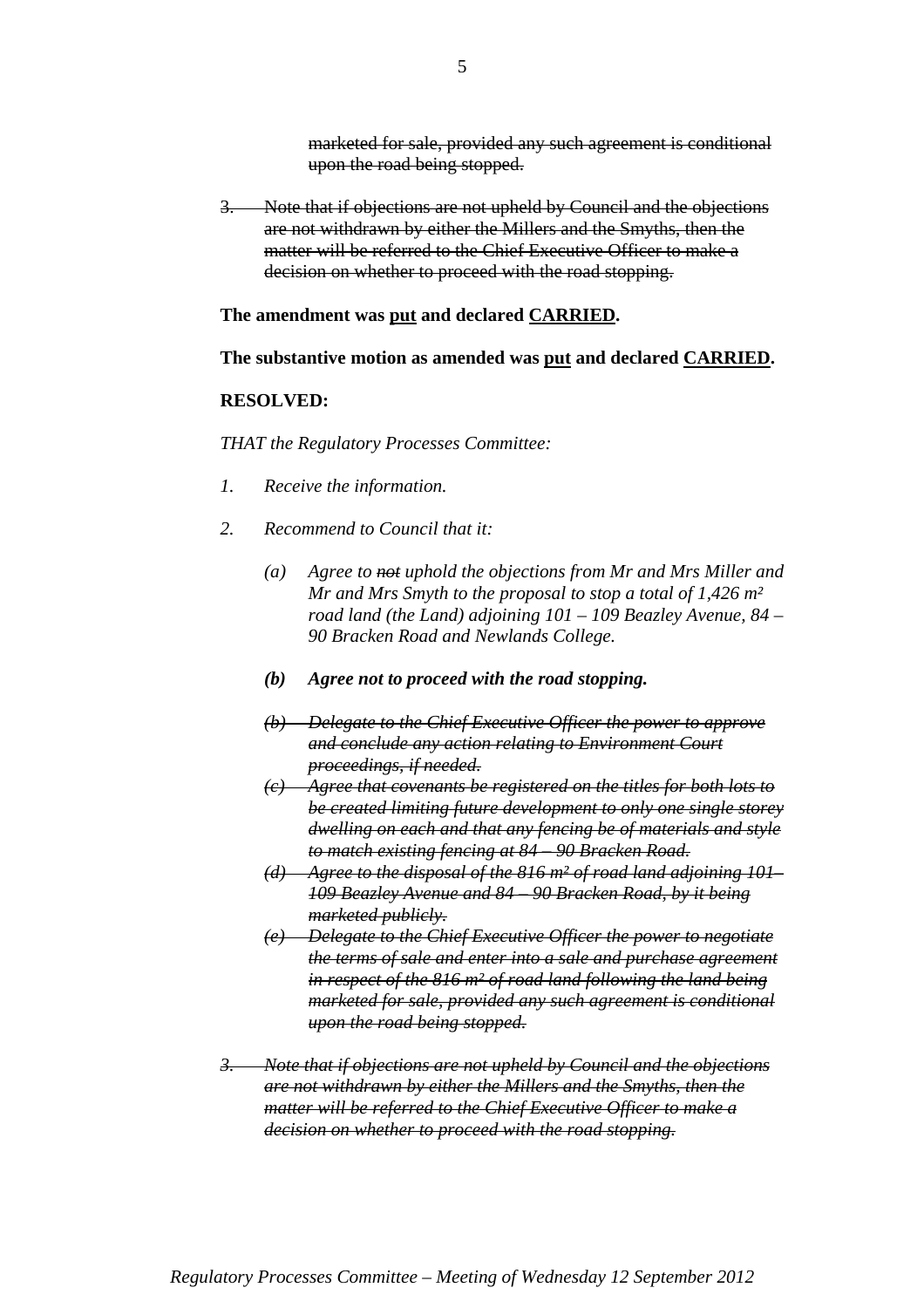#### **NOTED:**

The resolution differs from the recommendations in the officer's report as follows:

The Committee added the text in bold and deleted the text with strikethrough.

(Councillor Best returned to the table.)

## 061/12RP **GRANTING OF A GROUND LEASE TO WELLINGTON TENNIS CLUB INCORPORATED OVER TOWN BELT LAND AT 130 ALEXANDRA ROAD, HATAITAI**

Report of Hanita Shantilal, Senior Property Advisor, Property Management and Amber Bill, Manager, Community Engagement & Reserves, Parks & Gardens. (1215/53/IM) (REPORT 3)

**Moved Councillor Gill, seconded Councillor Foster, the substantive motion.** 

**The substantive motion was put and declared CARRIED.** 

#### **RESOLVED:**

- *1. Receive the information.*
- *2. Agree subject to the terms and conditions noted below, the granting of a ground lease to the Wellington Tennis Club Incorporated in accordance with the Reserves Act 1977.*
- *3. Note that the terms of the lease are as follows: Location: 130 Alexandra Road, Hataitai Term: 10 years Annual Rental: \$1,562.00 per annum plus GST Rent Review: If the proposed rental model outlined in the draft Leases Policy for Community and Recreation Groups is adopted, the new rental being \$2,141.70 per annum plus GST will be applied as at the date the Policy is adopted.*
- *4. Note that any approval to grant the lease is conditional on:* 
	- *(i) appropriate consultation with Iwi, Friends of the Town Belt and Action for the Environment being completed;*
	- *(ii) the lease being publicly notified in accordance with section 119 and 120 of the Reserves Act 1977;*
	- *(iii) there being no sustained objections resulting from the abovementioned consultation or notification;*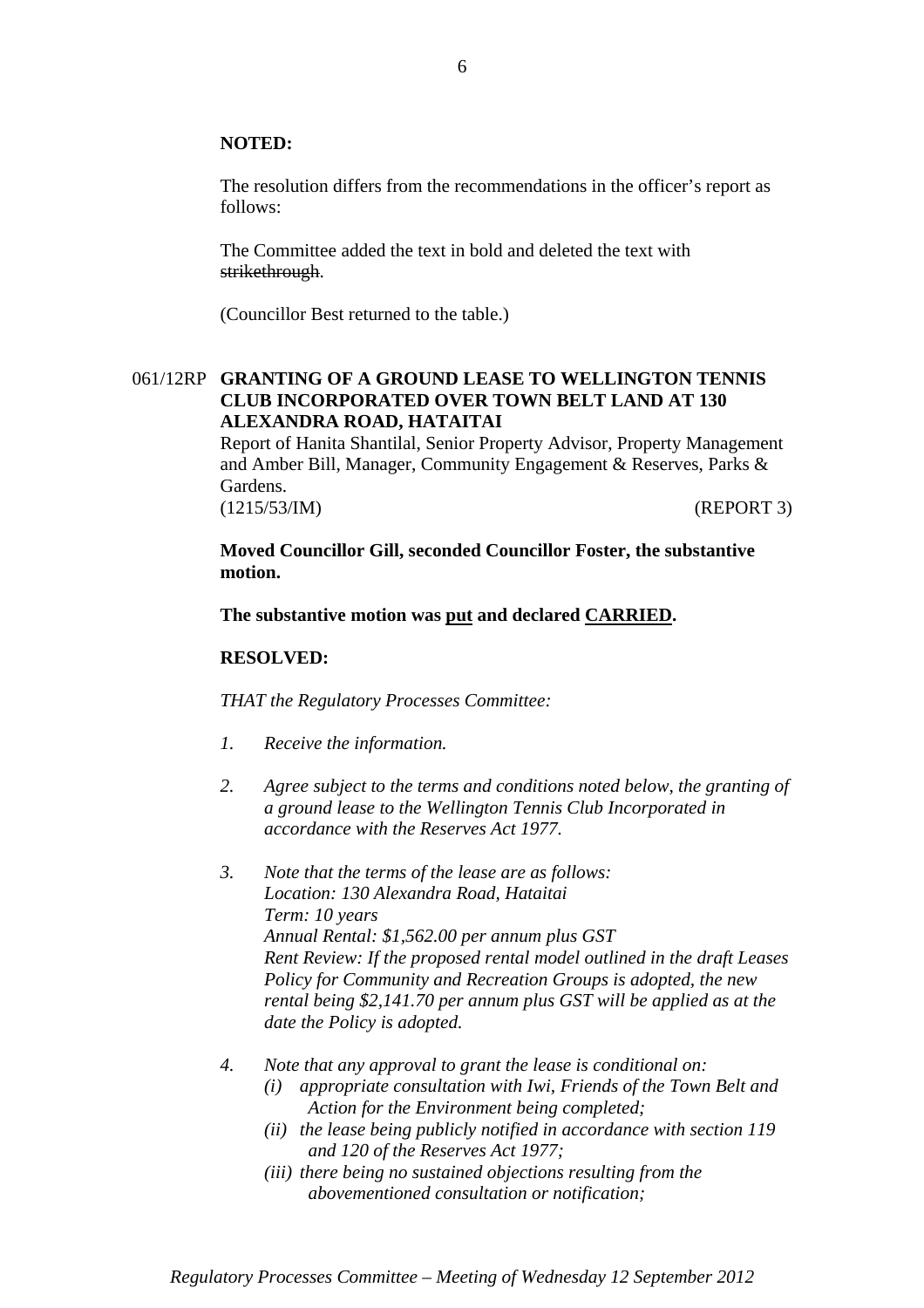- *(iv) the legal and advertising costs associated with preparing the lease is met by the Lessee; and*
- *(v) the lessee providing Council with a building maintenance schedule outlining works to be undertaken within the next 10 years.*
- *5. Agree that Council officers will finalise and negotiate the lease details.*

## 062/12RP **GRANTING OF A PREMISES LEASE TO NEW ZEALAND AFFORDABLE ARTS TRUST OVER 5 LYALL BAY PARADE, LYALL BAY**

Report of Hanita Shantilal, Senior Property Advisor, Property Management and Paul Andrews, Manager Parks & Gardens. (1215/53/IM) (REPORT 4)

## **Moved Councillor Gill, seconded Councillor Foster, the substantive motion.**

(Councillor Pannett left the meeting at 10.27am.)

## **The substantive motion was put and declared CARRIED.**

## **RESOLVED:**

- *1. Receive the information.*
- *2. Agree subject to the terms and conditions noted below, the granting of a premises lease to the New Zealand Affordable Arts Trust in accordance with the Reserves Act 1977.*
- *3. Note that the terms of the lease are as follows: Location: 5 Lyall Bay Parade, Lyall Bay Term: Five years with a five year right of renewal Annual Rental: \$134.00 per annum plus GST Rent Review: If the proposed rental model and maintenance fee structure outlined in the draft Leases Policy for Community and Recreation Groups is adopted, the New Zealand Affordable Arts Trust will be required to pay a rental of \$171.20 per annum plus GST and will be subject to the maintenance fee structure as at the date the Policy is adopted.*
- *4. Note that any approval to grant the lease is conditional on:* 
	- *(i) appropriate consultation with Iwi being completed;*
	- *(ii) the lease being publicly notified in accordance with section 119 and 120 of the Reserves Act 1977;*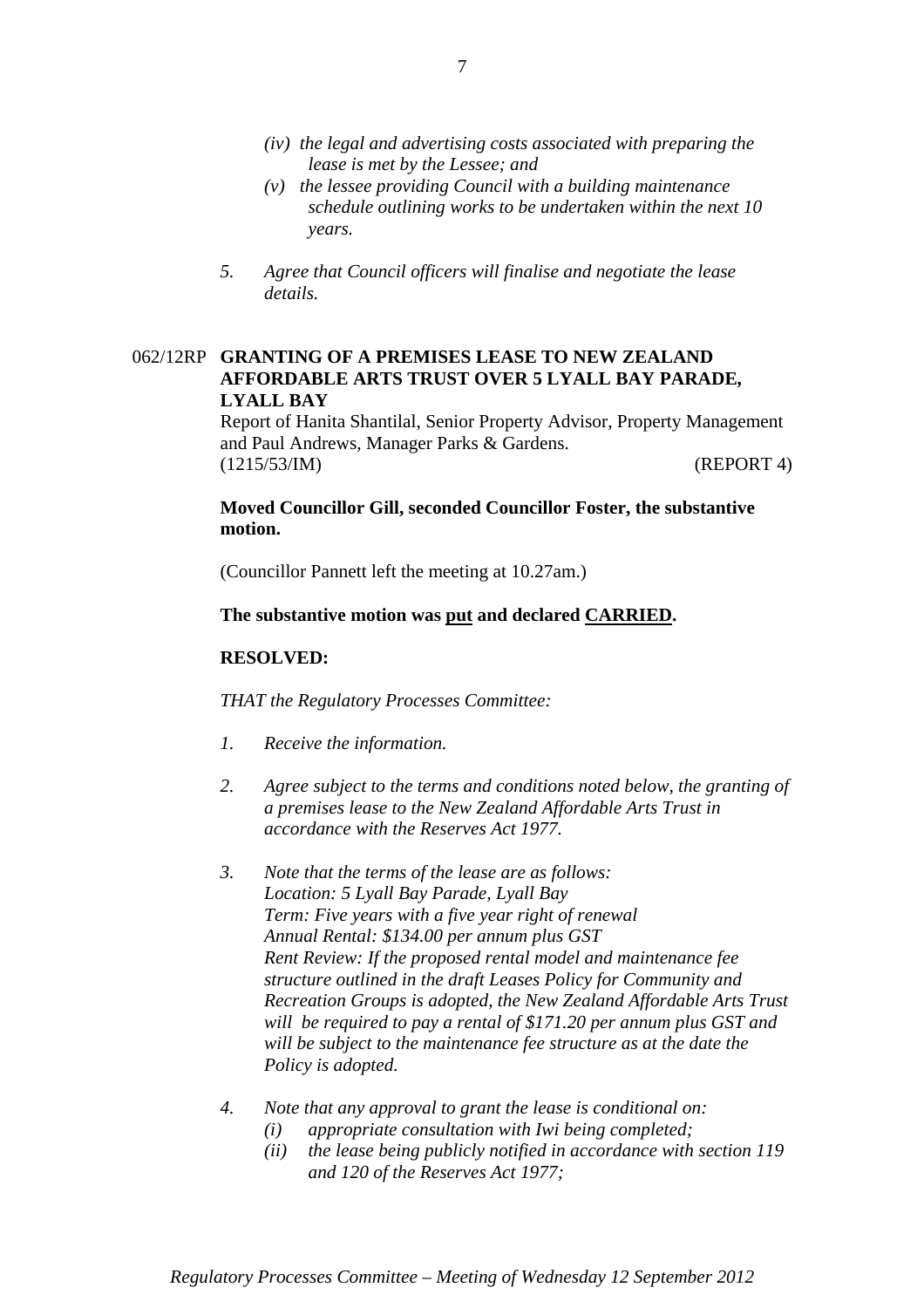- *(iii) there being no sustained objections resulting from the abovementioned consultation or notification; and*
- *(iv) the legal and advertising costs associated with preparing the lease is met by the Lessee.*
- *5. Agree that Council officers will finalise and negotiate the lease details.*

(Councillor Pepperell left the meeting at 10.28am.)

#### 063/12RP **ORDER OF BUSINESS** (1215/53/IM)

## **NOTED:**

Councillor Gill advised that the remainder of the agenda would be as follows:

Report 10 District Plan Change 72 - Mediation Report 11 District Plan Change 72 – Briefing on Johnsonville Progressive Associations Request to Re-open Mediation Report 5 Review of the Schedule of Approved Hearings Commissioners Report 6 Proposed Road Realignment By Stopping and Land Exchange Report 7 District Plan Change 73 – Centres and Business Areas Appeal Report 8 District Plan Change 73 – Centres and Business Areas Appeal Report 9 District Plan Change 73 – Centres and Business Areas Appeal

064/12RP **RESOLUTION TO EXCLUDE THE PUBLIC** (1215/53/IM)

> **Moved Councillor Gill, seconded Councillor Best, the motion to exclude the public.**

**The motion was put and declared CARRIED.**

#### **RESOLVED:**

*THAT the Regulatory Processes Committee:* 

*1. Pursuant to the provisions of the Local Government Official Information and Meetings Act 1987, resolve that the public be excluded from the following part of the proceedings of this meeting namely:* 

*Report 5 Review of the Schedule of Approved Hearings Commissioners*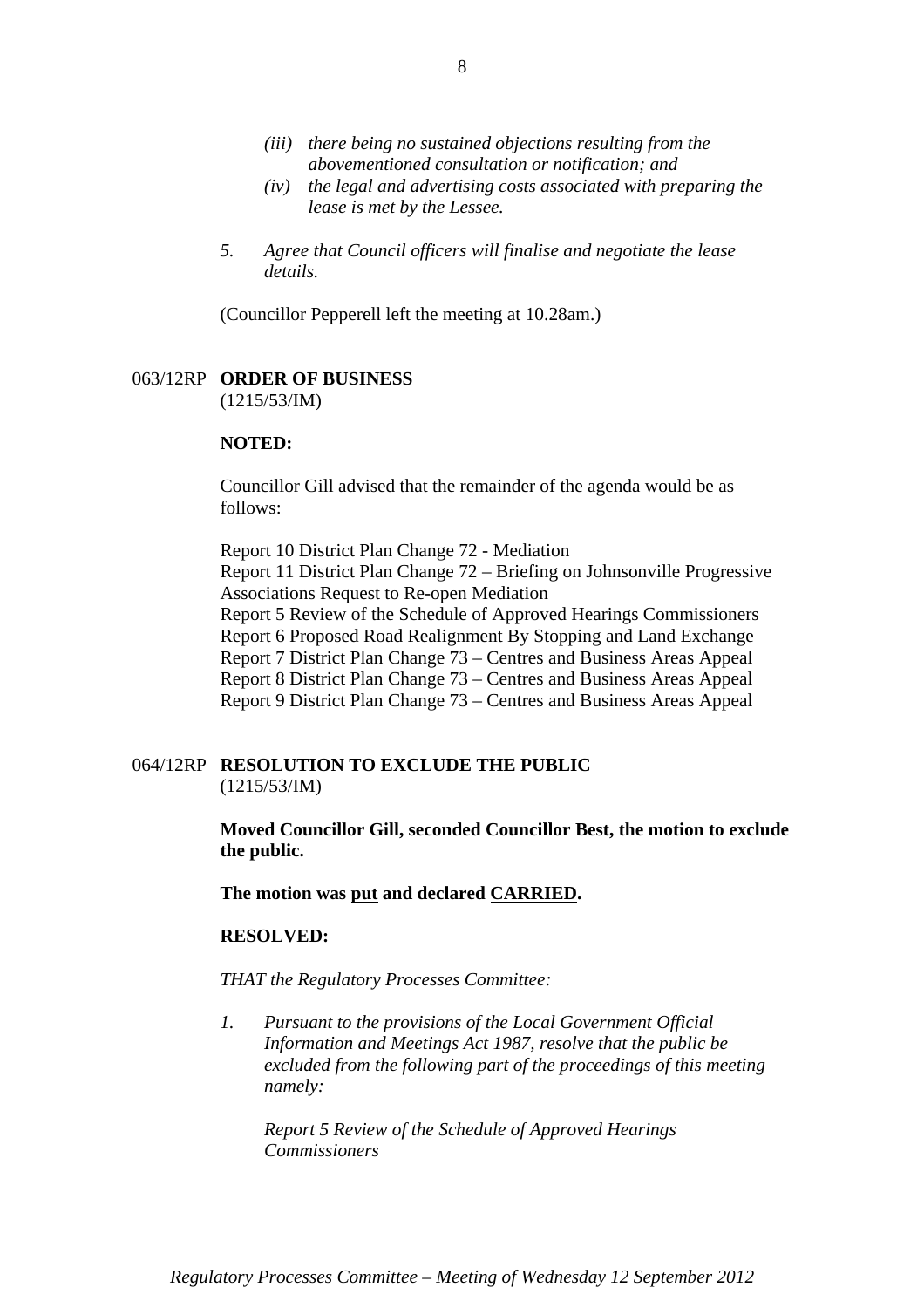|  | Grounds: Section $48(1)(a)$       | that public conduct of the whole or<br>the relevant part of the<br>proceedings of the meeting would<br>be likely to result in the disclosure |
|--|-----------------------------------|----------------------------------------------------------------------------------------------------------------------------------------------|
|  |                                   | of information for which good<br>reason for withholding would exist<br>under Section 7                                                       |
|  | <i>Reasons: Section</i> $7(2)(a)$ | to protect the privacy of natural<br>persons                                                                                                 |

*Report 6 Proposed Road Realignment By Stopping and Land Exchange* 

|         | Grounds: Section $48(1)(a)$ | that public conduct of the whole or<br>the relevant part of the<br>proceedings of the meeting would<br>be likely to result in the disclosure<br>of information for which good<br>reason for withholding would exist<br>under Section 7 |
|---------|-----------------------------|----------------------------------------------------------------------------------------------------------------------------------------------------------------------------------------------------------------------------------------|
| Reason: | Section $7(2)$ (h)          | enable any local authority holding<br>the information to carry out,<br>without prejudice or disadvantage,<br><i>commercial activities.</i>                                                                                             |

*Report 7 District Plan Change 73 – Centres and Business Areas Appeal* 

|         | Grounds: Section $48(1)(a)$ | that public conduct of the whole or<br>the relevant part of the<br>proceedings of the meeting would<br>be likely to result in the disclosure<br>of information for which good<br>reason for withholding would exist<br>under Section 7 |
|---------|-----------------------------|----------------------------------------------------------------------------------------------------------------------------------------------------------------------------------------------------------------------------------------|
| Reason: | Section $7(2)(g)$           | maintain legal professional<br><i>privilege.</i>                                                                                                                                                                                       |
|         | Section $7(2)(i)$           | to enable the Council to carry out<br>negotiations without prejudice or<br>disadvantage                                                                                                                                                |

*Report 8 District Plan Change 73 – Centres and Business Areas Appeal* 

|  | Grounds: Section $48(1)(a)$ | that public conduct of the whole or   |
|--|-----------------------------|---------------------------------------|
|  |                             | the relevant part of the              |
|  |                             | proceedings of the meeting would      |
|  |                             | be likely to result in the disclosure |
|  |                             | of information for which good         |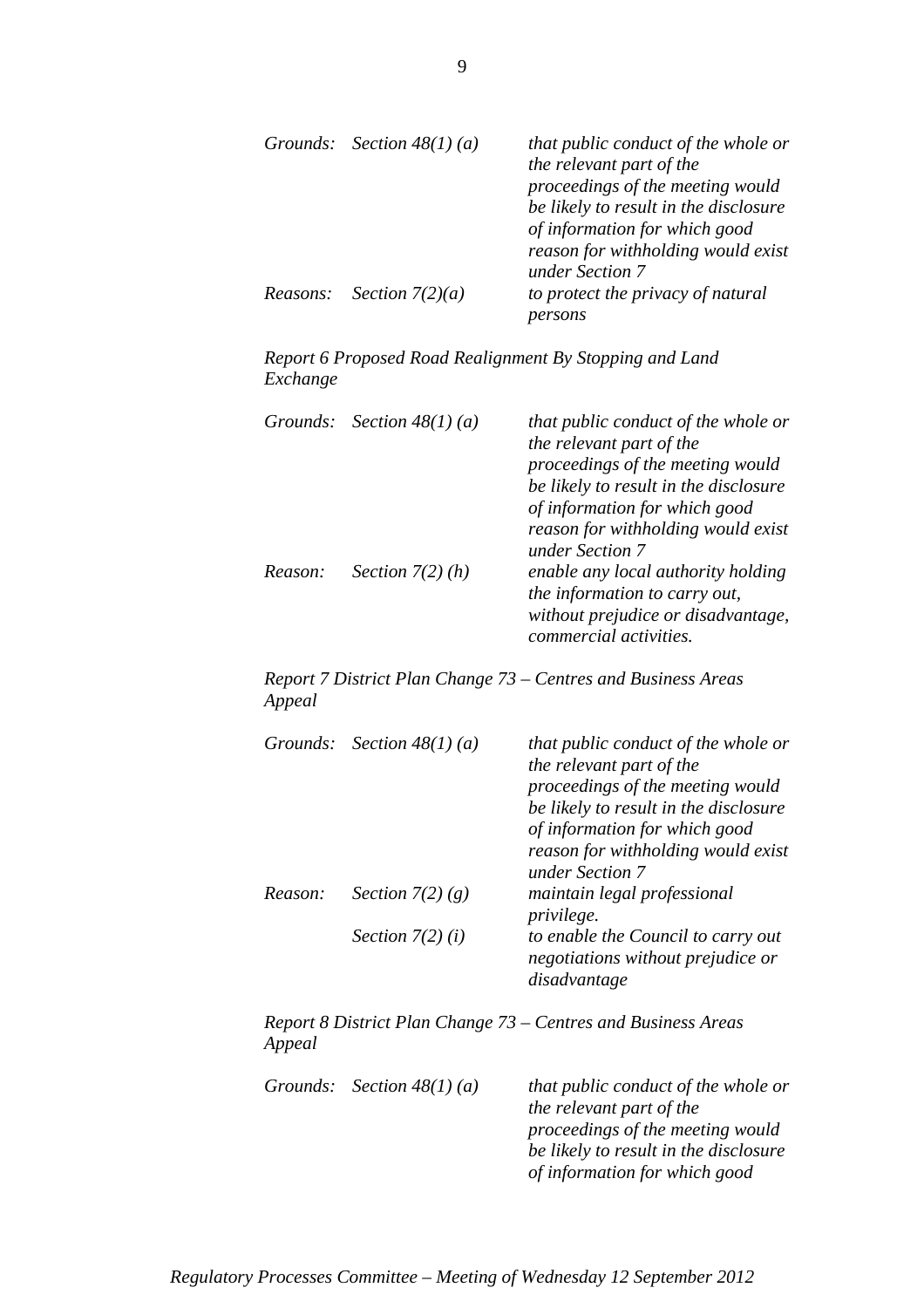|         |                    | reason for withholding would exist<br>under Section 7 |
|---------|--------------------|-------------------------------------------------------|
|         |                    |                                                       |
| Reason: | Section $7(2)$ (g) | maintain legal professional                           |
|         |                    | <i>privilege.</i>                                     |
|         | Section $7(2)(i)$  | to enable the Council to carry out                    |
|         |                    | negotiations without prejudice or                     |
|         |                    | disadvantage                                          |

*Report 9 District Plan Change 73 – Centres and Business Areas Appeal* 

| Grounds: | Section $48(1)(a)$ | that public conduct of the whole or<br>the relevant part of the<br>proceedings of the meeting would<br>be likely to result in the disclosure<br>of information for which good<br>reason for withholding would exist<br>under Section 7 |
|----------|--------------------|----------------------------------------------------------------------------------------------------------------------------------------------------------------------------------------------------------------------------------------|
| Reason:  | Section $7(2)(g)$  | maintain legal professional<br>privilege.                                                                                                                                                                                              |
|          | Section $7(2)(i)$  | to enable the Council to carry out<br>negotiations without prejudice or<br>disadvantage                                                                                                                                                |

*Report 10 District Plan Change 72 - Mediation* 

|         | Grounds: Section $48(1)(a)$ | that public conduct of the whole or<br>the relevant part of the |
|---------|-----------------------------|-----------------------------------------------------------------|
|         |                             | proceedings of the meeting would                                |
|         |                             | be likely to result in the disclosure                           |
|         |                             | of information for which good                                   |
|         |                             | reason for withholding would exist                              |
|         |                             | under Section 7                                                 |
| Reason: | Section $7(2)(g)$           | maintain legal professional<br><i>privilege.</i>                |
|         | Section $7(2)(i)$           | to enable the Council to carry out                              |
|         |                             | negotiations without prejudice or                               |
|         |                             | disadvantage                                                    |

*Report 11 District Plan Change 72 – Briefing on Johnsonville Progressive Associations Request to Re-open Mediation* 

|  | Grounds: Section $48(1)(a)$ | that public conduct of the whole or   |
|--|-----------------------------|---------------------------------------|
|  |                             | the relevant part of the              |
|  |                             | proceedings of the meeting would      |
|  |                             | be likely to result in the disclosure |
|  |                             | of information for which good         |
|  |                             | reason for withholding would exist    |
|  |                             | under Section 7                       |

10